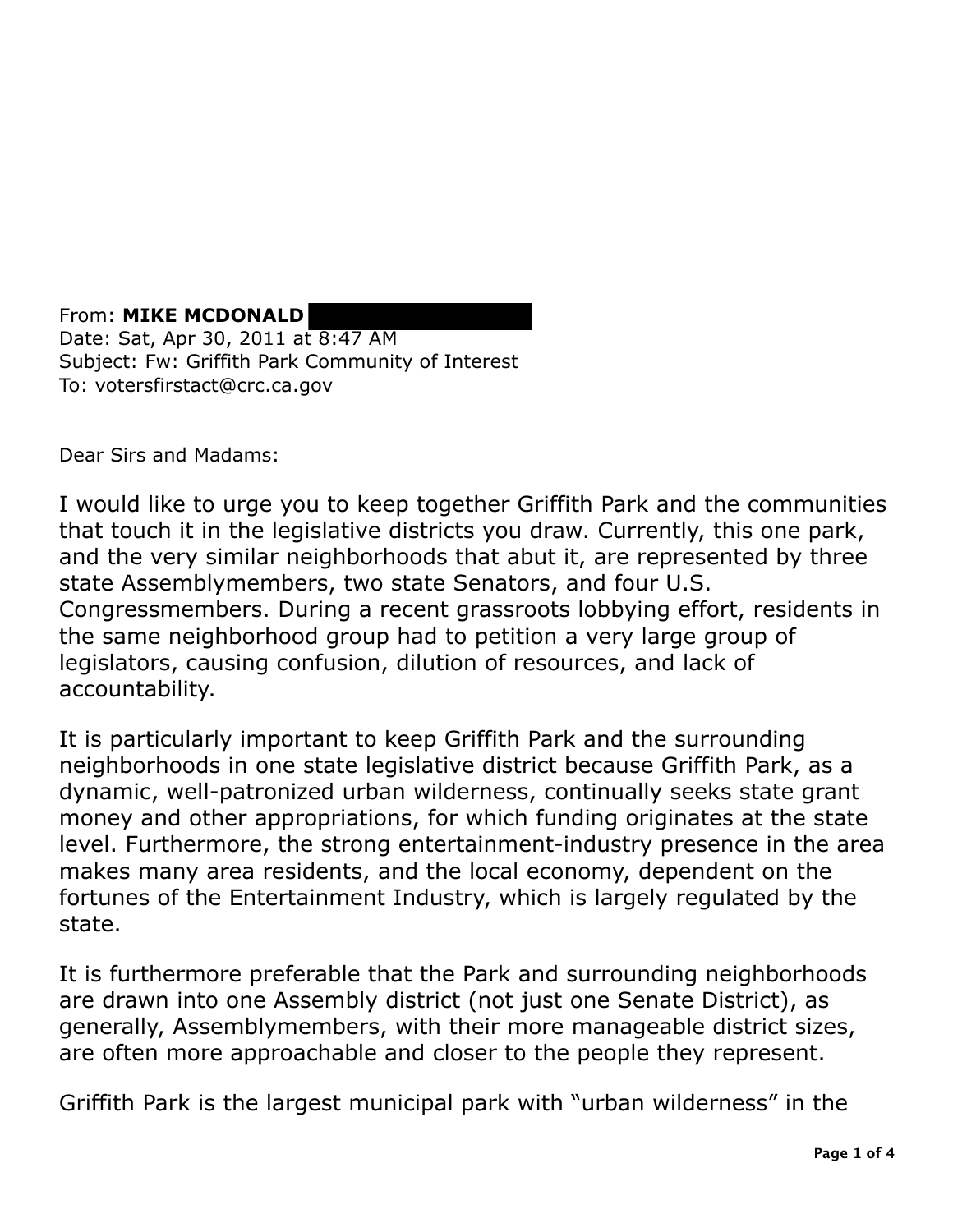United States. That means it is the largest expanse of public land, surrounded entirely by municipal neighborhoods, that features largely unspoiled, untouched "virgin" lands, in the entire nation.

 The neighborhoods surrounding Griffith Park are as follows: the City of Burbank, most notably the "Rancho" subdivision of equestrian properties in the south of the city; Universal City (including Universal Studios); and the Los Angeles neighborhoods of: the Hollywood Hills (including Hollywood Knoll, Cahuenga Terrace, Hollywoodland, Beachwood Canyon, and The Oaks); Los Feliz; Silver Lake; and Atwater Village.

 The communities that touch Griffith Park share many things in common, making them, together, a community of interest. All feature similar socio- economic qualities, similar employment patterns, trail access, park egress and park access, distinct traffic patterns, equestrian trails, equestrian- zoned properties, foothill elevation, urban watershed pathways, increased municipal fauna presence, similar crime patterns, and a similar history and outlook.

 For example, the neighborhoods surrounding Griffith Park all share issues like:

 Similar socio-economic traits and employment patterns. The neighborhoods surrounding Griffith Park have a long history of entertainment-related employment and focus, not just based on the large number of films and television programs filmed in the Park itself. The original Walt Disney studios (and Disney's residence) were just a few blocks south of the Park, and several studios, including NBC-Universal, Dreamworks, and Warner Bros., to name a few, continue to adjoin the Park. Based on this tradition and current proximity, it is estimated that as many as one out of five residents in the neighborhoods surrounding Griffith Park are employed in the entertainment industry in some way, and are thus heavily dependent of the economics of the same.

 Similar traffic patterns. The neighborhoods surrounding the Park face more opposed to other neighborhoods in close proximity. traffic on weekends than weekdays, patterns that are diametrically

 The Equestrian lifestyle. Each side of the park has equestrian areas, and many of the neighborhoods bordering the park feature horse properties,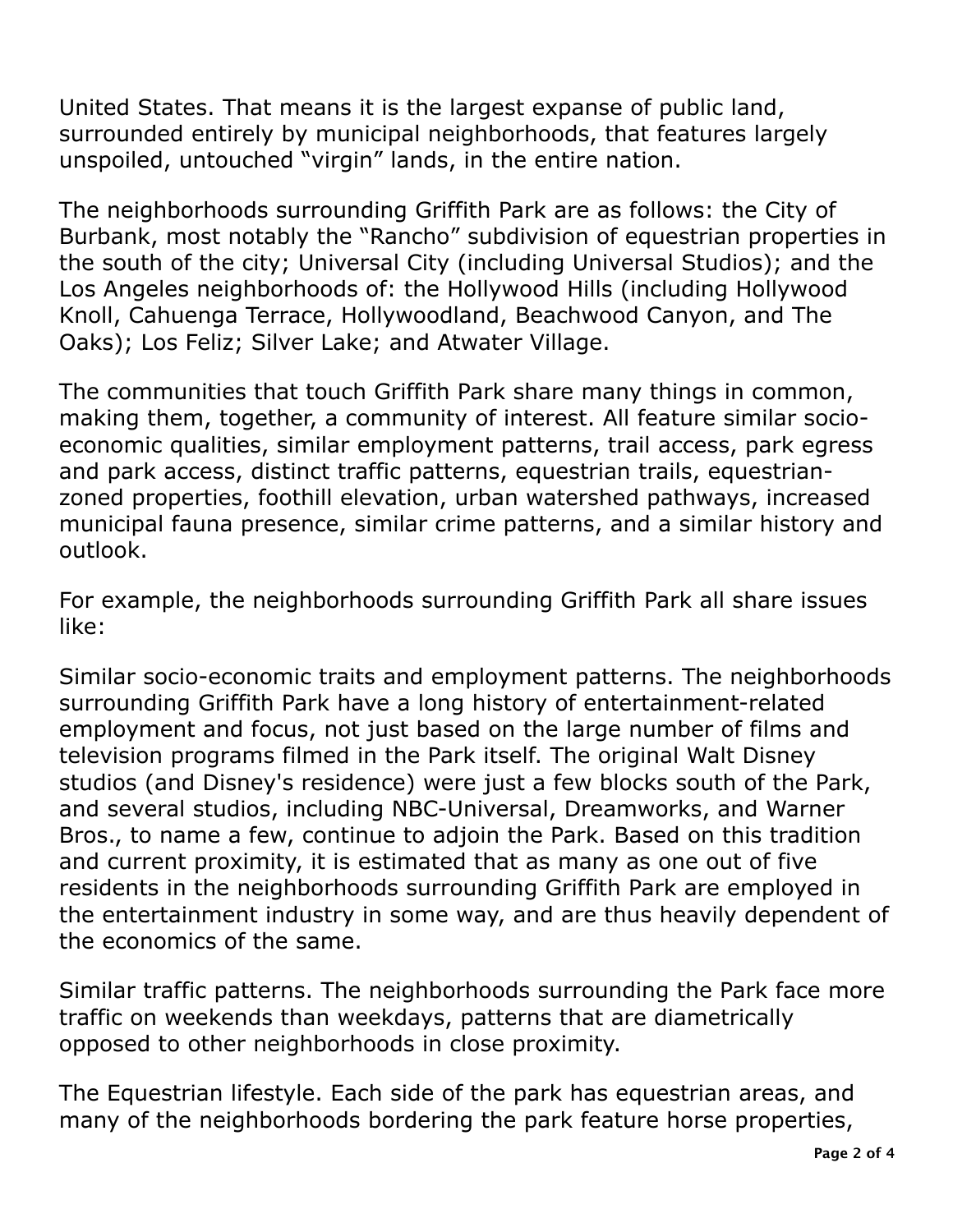which are otherwise rare in the modern urban context, and getting rarer. Preserving the semi-rural nature of the equestrian properties and the other park-adjacent properties is a major goal of area homeowners.

 Unique microclimates. The areas around Griffith Park are at a slightly higher elevation than the rest of the Los Angeles and San Fernando Valley basins, resulting in unique (often colder) microclimates in the adjacent neighborhoods, particularly the canyon neighborhoods. And because of the significantly higher elevation of the several peaks of Griffith Park, all neighborhoods share the same water drainage and runoff issues.

 Urban fauna presence. Griffith Park is home to mule deer, coyotes, hawks, and several other wildlife species not typically seen in Los Angeles County urban neighborhoods. The presence of these fauna, most notably coyotes and hawks, presents the inhabitants of the neighborhoods that touch Griffith Park with the same challenges, particularly for pet ownership and refuse disposal.

 Shared history and outlook. The developments immediately around Griffith Park were settled at approximately the same time, immediately after the donation of the Park by Colonel Griffith to the City of Los Angeles. Thus, the neighborhoods around the Park share similar architecture, "feel," "look," and outlooks.

 Similar crime profile. The neighborhoods surrounding Griffith Park, because of their semi-rural or wilderness-adjacent character, face similar crime profiles. All have occasional issues with drunk driving through the neighborhoods after special events, individuals passing through the residential neighborhoods to commit crime in the Park, individuals passing through the neighborhoods for sexual encounters in the Park, and drivers speeding through the neighborhoods to access the Park. Those neighborhoods thus share many of the same concerns when it comes to crime and criminal-justice issues.

 For these reasons and others, the communities surrounding Griffith Park should be kept in the same legislative district. It is important to keep communities which share so many unique characteristics together, to allow the residents of the local neighborhoods to petition their governments effectively on the unique concerns detailed above. We thank you for your consideration of these points and concerns as you embark on drawing the